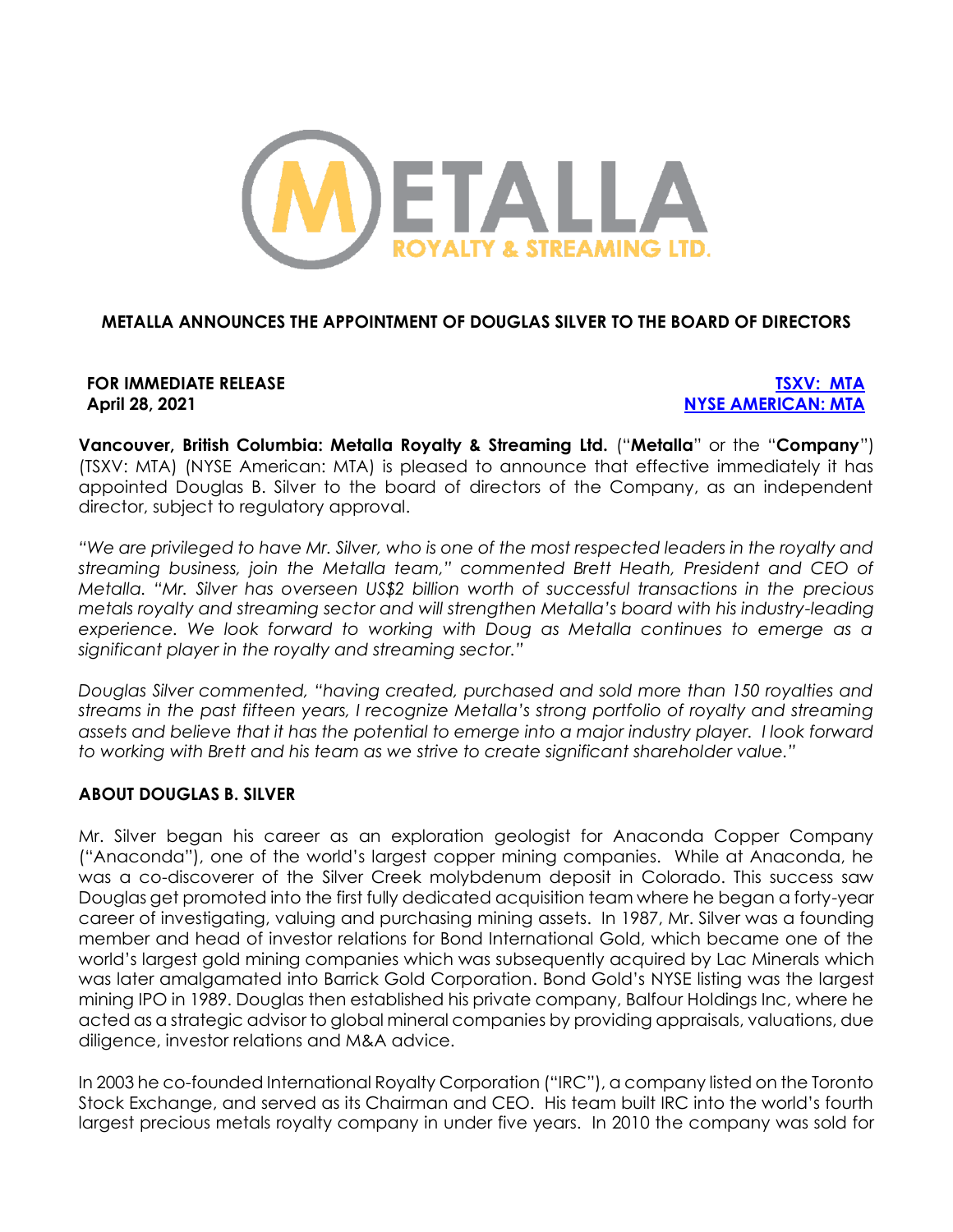C\$749 million to Royal Gold (NASDAQ: RGLD) following a prolonged battle with Franco Nevada for the company. IRC was the largest mining-related IPO on the TSX in 2005 having raised C\$190 million. Most of these funds went to purchase a royalty on the giant Voisey's Bay nickel project, which represented the largest royalty transaction ever completed at that time. In 2011 he became a Portfolio Manager for Red Kite Management, a private equity firm, where he was responsible for sourcing, negotiating and closing investments. Subsequently, Red Kite spun out Orion Resource Partners ("Orion") in 2013. Douglas helped grow Orion into the world's largest mining private equity firm (managing ~US\$6B) and directly managed the C\$1.1 billion portfolio sale of Orion's royalties and streams to Osisko Gold Royalties (NYSE & TSX: OR). Mr. Silver retired from Orion in December 2020.

In 2018, Mr. Silver was inducted into the U.S. National Mining Hall of Fame. He holds an M.Sc. in Economic Geology from the University of Arizona and a B.A. in Geology and Zoology from the University of Vermont. He is also known for his philanthropic work with educators, women's issues and industry non-profits. In 1989, Mr. Silver founded the Denver Gold Group, today the world's most prestigious gold investment conference.

## **COMPENSATION SECURITY GRANT**

Metalla has granted 500,000 stock options to management and directors to purchase an aggregate of 500,000 common shares pursuant to the Company's share compensation plan, with an exercise price of C\$*11.73* per common share. Each option grant vests in two equal installments twelve and twenty-four months from the date of issue. Each option is exercisable, once vested, for a period of 5 years from the date of grant. A total of 267,000 restricted share units were also granted pursuant to the Company's share compensation plan, entitling management and directors to receive one common share of the Company following the satisfaction of the vesting criteria specified therein.

# **ABOUT METALLA**

Metalla is a precious metals royalty and streaming company. Metalla provides shareholders with leveraged precious metal exposure through a diversified and growing portfolio of royalties and streams. Our strong foundation of current and future cash-generating asset base, combined with an experienced team gives Metalla a path to become one of the leading gold and silver companies for the next commodities cycle.

For further information, please visit our website at [www.metallaroyalty.com](http://www.metallaroyalty.com/)

# **ON BEHALF OF METALLA ROYALTY & STREAMING LTD.**

(signed) "Brett Heath"

President and CEO

#### **CONTACT INFORMATION**

#### **Metalla Royalty & Streaming Ltd.**

Brett Heath, President & CEO